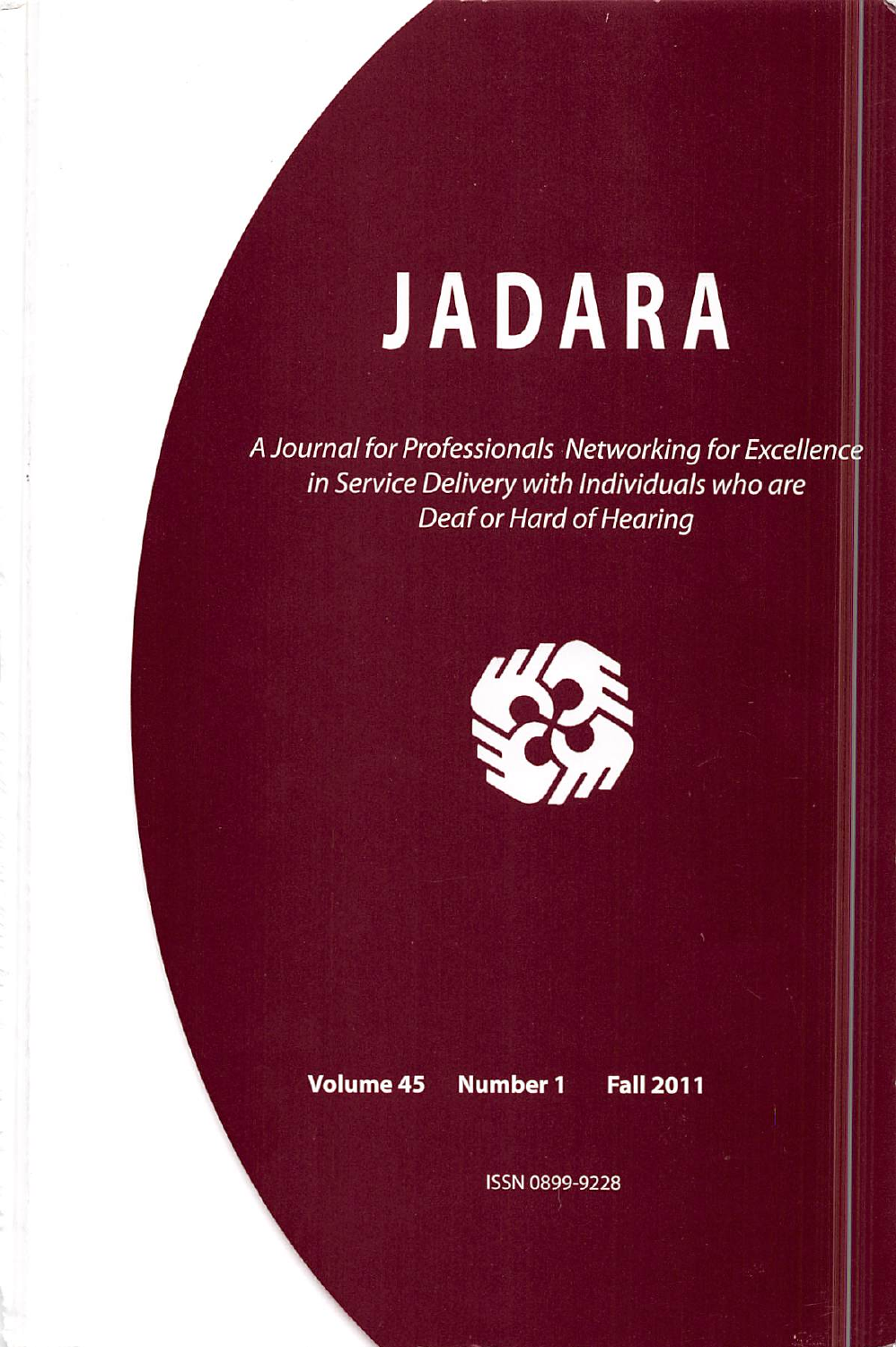# JADARA

## The official publication of ADARA

A Journal for Professionals Networking for Excellence in Service Delivery with Individuals who are Deaf or Hard of Hearing

> Senior Editor David M. Feldman, Barry University

#### Editorial Review Board

Pamela Dean Lawrence H. Pick Mayo Clinic Gallaudet University

Irene Leigh Steven R. Sligar

Gabriel I. Lomas McCay Vernon State University

Denise Kavin Shawn P. Saladin PEPNet-Northeast The University of Texas -Pan American

Gallaudet University East Carolina University

Western Connecticut South Ponte Vedra Beach, FL